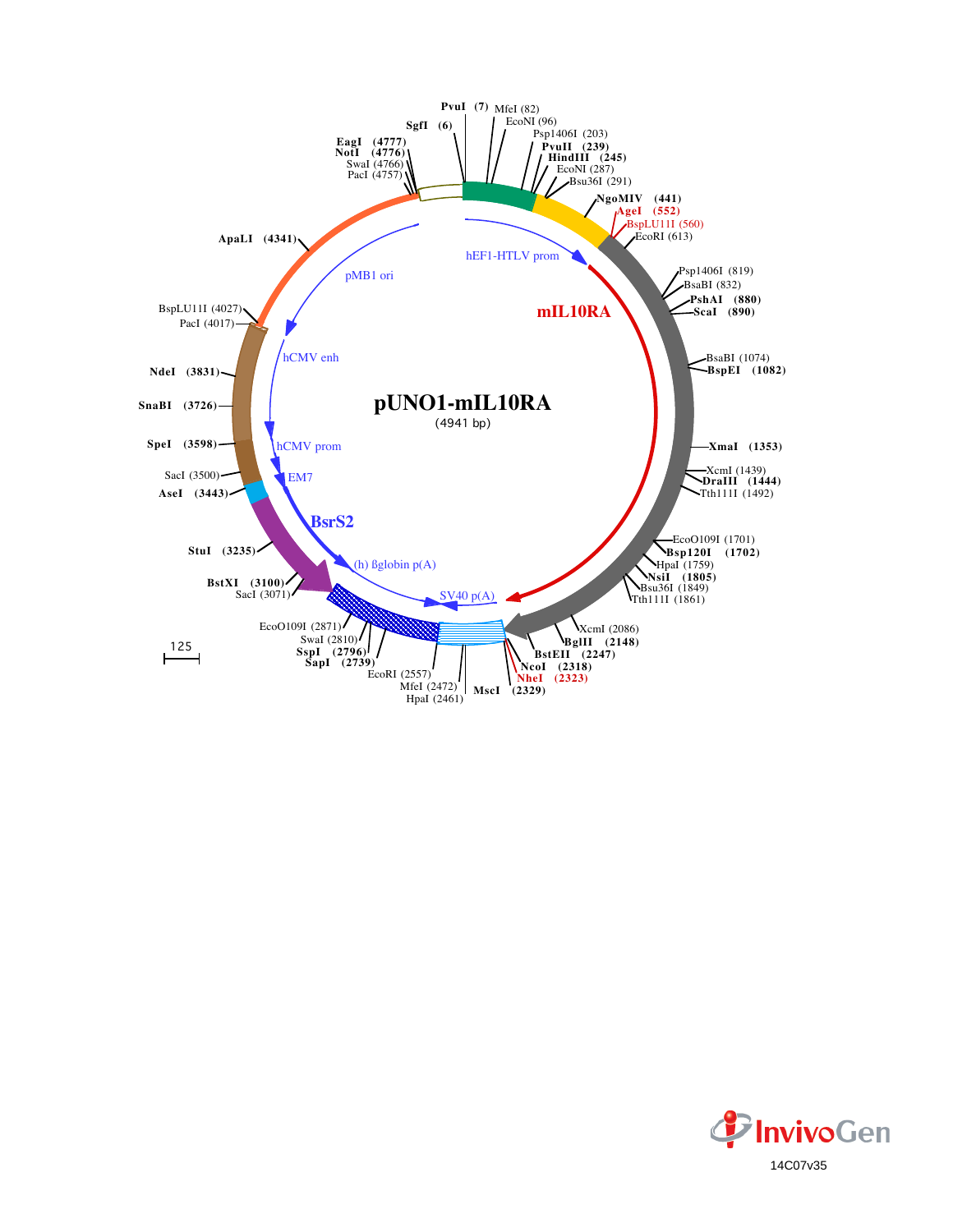**PvuI (7)**

MfeI (82) EcoNI (96)

|                         | EcoNI (96<br>Sgfl (6)<br>MfeI $(82)$                                                                                                                                                                                                                                                                                                                                                                                                                                                                                                                                                                                                                                                                             |
|-------------------------|------------------------------------------------------------------------------------------------------------------------------------------------------------------------------------------------------------------------------------------------------------------------------------------------------------------------------------------------------------------------------------------------------------------------------------------------------------------------------------------------------------------------------------------------------------------------------------------------------------------------------------------------------------------------------------------------------------------|
|                         | 101 GAGAAGGTGGCGCGGGGTAAACTGGGAAAGTGATGTCGTGTACTGGCTCCGCCTTTTTCCCGAGGGTGGGGAGAACCGTATATAAGTGCAGTAGTCGCC                                                                                                                                                                                                                                                                                                                                                                                                                                                                                                                                                                                                          |
|                         | $HindIII$ (245)<br>Bsu36I (291)<br>Psp1406I (203)<br>PvuII $(239)$<br>EcoNI(287)                                                                                                                                                                                                                                                                                                                                                                                                                                                                                                                                                                                                                                 |
|                         | 301 GCCATCCACGCCGGTTGAGTCGCGTTCTGCCGCCTCCCGCCTGTGGTGCCTCCTGAACTGCGTCCGCCGTCTAGGTAAGTTTAAAGCTCAGGTCGAGACC                                                                                                                                                                                                                                                                                                                                                                                                                                                                                                                                                                                                         |
|                         | $Ng o MIV$ (441)                                                                                                                                                                                                                                                                                                                                                                                                                                                                                                                                                                                                                                                                                                 |
|                         | BspLU11I (560)<br>AgeI (552)<br>501 TCTGTTCTGCGCCGTTACAGATCCAAGCTGTGACCGGCGCCTACCTGAGATCACCGGTCAACATGTTGTCGCGTTTGCTCCCATTCCTCGTCACGATCTC<br>1▶ M L S<br>R L L P F L<br>$V$ T I S                                                                                                                                                                                                                                                                                                                                                                                                                                                                                                                                 |
| 113 <sup>2</sup>        | EcoRI $(613)$<br>601 CAGCCTGAGCCTAGAATTCATTGCATACGGGACAGAACTGCCAAGCCCTTCCTATGTGTGTTTGAAGCCAGATTTTTCCAGCACATCCTCCACTGGAAA<br>S L S L E F I A Y G T E L P S P S Y V W F E A R F F Q H I L H W K<br>701 CCTATCCCAAACCAGTCTGAGAGCACCTACTATGAAGTGGCCCTCAAACAGTACGGAAACTCAACCTGGAATGACATCCATATCTGTAGAAAGGCTCAGG<br>47 PIPN Q S E S T Y Y E V A L K Q Y G N S T W N D I H I C R K A Q<br>Psp1406I (819)<br><b>BsaBI</b> (832)<br>PshAI (880) Scal (890)<br>80 A L S C D L T T F T L D L Y H R S Y G Y R A R V R A V D N S<br>OYSN<br>901 CTGGACCACCACTGAGACTCGCTTCACAGTGGATGAAGTGATTCTGACAGTGGATAGCGTGACTCTGAAAGCAATGGACGCATCATCTATGGGACAATC<br>VILTVDSVTLKAMDGIIYGTI<br>W T T T E T R F T V D E<br><b>BspEI</b> (1082) |
| 213                     | <b>BsaBI</b> (1074)<br>1001 CATCCCCCCAGGCCCACGATAACCCCTGCAGGGGATGAGTACGAACAAGTCTTCAAGGATCTCCGAGTTTACAAGATTTCCATCCGGAAGTTCTCAGAAC<br>147 H P P R P T I T P A G D E Y E Q V F K D L R V Y K I S I<br>R.<br>K F<br>SE.<br>1101 TAAAGAATGCAACCAAGAGAGTGAAACAGGAAACCTTCACCCTCACGGTCCCCATAGGGGTGAGAAAGTTTTGTGTCAAGGTGCTGCCCCGCTTGGAATC<br>180 L K N A T K R V K O E T F T L T V P I G V R K F<br>$\mathbf{C}$<br>V K V L P<br>R.<br>1201 CCGAATTAACAAGGCAGAGTGGTCGGAGGAGCAGTGTTTACTTATCACGACGGAGCAGTATTTCACTGTGACCAACCTGAGCATCTTAGTCATATCTATG<br>L I T T E O Y F T V T N L<br>N K A E<br>W S<br>- E<br>- E<br>$O$ $C$ $L$<br>-S<br>$\vee$<br>S M<br>R I<br>-1<br>XmaI (1353)                                           |
|                         | 1301 CTGCTATTCTGTGGAATCCTGGTCTGTCTGGTTCTCCAGTGGTACATCCGGCACCCGGGGAAGTTGCCTACAGTCCTGGTCTTCAAGAAGCCTCACGACT<br>247 L L F C G I L V C L V L O W Y I R H P G K L P T V L V F K K P H D<br>DraIII (1444)                                                                                                                                                                                                                                                                                                                                                                                                                                                                                                              |
| 313 <sup>2</sup><br>347 | XcmI (1439)<br>Tth111I (1492)<br>1401 TCTTCCCAGCCAACCCTCTCTGCCCAGAAACTCCCGATGCCATTCACATCGTGGACCTGGAGGTTTTCCCAAAGGTGTCACTAGAGCTGAGAGACTCAGT<br>C P E T P D A I H I V D L E V F P K V S L E L<br>$280 \text{ F}$ F<br>$\mathsf{P}$<br>AN P<br>$-L$<br>R.<br>D S V<br>1501 CCTGCATGGCAGCACCGACAGTGGCTTTGGCAGTGGTAAACCATCACTTCAGACTGAAGAGTCCCAATTCCTCCTCCCTGGCTCCCACCCCCAGATACAG<br>D S G F G S G K P S L Q T E E S Q F L L P G S H<br>G<br>-S<br>H.<br>$\top$<br>$0-1$<br>T L G K E E S P G L O A T C G D N T D S G I C L O E<br>PGLHSS<br>G                                                                                                                                                                        |
|                         | Bsp120I (1702)<br>EcoO109I (1701)<br>HpaI (1759)<br>1701 TGGGGCCCGCCTGGAAGCAGCAGCTTGGATATACCCATCAGGACCAGGATGACAGTGACGTTAACCTAGTCCAGAACTCTCCAGGGCAGCCTAAGTACAC<br>380MM G P A W K Q Q L G Y T H Q D Q D D S D V N L V Q N S P G Q P K Y T<br>NsiI (1805)<br>Bsu36I (1849)<br>Tth111I (1861)<br>1801 ACAGGATGCATCTGCCTTGGGCCATGTCTGTCTCCTAGAACCTAAAGCCCCTGAGGAGAAAGACCAAGTCATGGTGACATTCCAGGGCTACCAGAAACAG<br>413▶ O D A S A L G H V C L L E P K A P E E K D O V M V T F O G Y O K O<br>1901 ACCAGATGGAAGGCAGAGGCAGCAGGCCCAGCAGAATGCTTGGACGAAGAGATTCCCTTGACAGATGCCTTTGATCCTGAACTTGGGGTACACCTGCAGG<br>447▶ T R W K A E A A G P A E C L D E E I P L T D A F<br>D P E L G V H L O                                      |
|                         | XcmI (2086)<br>2001 ATGATTTGGCTTGGCCTCCACCAGCTCTGGCCGCAGGTTATTTGAAACAGGAGTCTCAAGGGATGGCTTCTGCTCCACCAGGGACACCAAGTAGACAGTG<br>480 D D L A W P P P A L A A G Y L K Q E S Q G M A S A P P G T P S R Q W                                                                                                                                                                                                                                                                                                                                                                                                                                                                                                              |
|                         | BgIII $(2148)$<br>2101 GAATCAACTGACCGAAGAGTGGTCACTCCTGGGTGTGGTTAGCTGTGAAGATCTAAGCATAGAAAGTTGGAGGTTTGCCCATAAACTTGACCCTCTGGAC<br>513▶ NOLTEEW SLLGVVSCEDLSIESWRFAHKLDPLD                                                                                                                                                                                                                                                                                                                                                                                                                                                                                                                                           |
|                         | <b>BstEII</b> (2247)<br>2201 TGTGGGGCAGCCCCTGGTGGCCTCCTGGATAGCCTTGGCTCTAACCTGGTCACCCTGCCGTTGATCTCCAGCCTGCAGGTAGAAGAATGACAGCGGCTAA<br>547 C G A A P G G L L<br>D S L G S N L V T L P L I S S L O V E E .<br>NheI (2323)<br>NcoI (2318) MscI (2329)                                                                                                                                                                                                                                                                                                                                                                                                                                                                |
|                         | 2301 GAGTTATTTGTATTCCAGCCATGGCTAGCTGGCCAGACATGATAAGATACATTGATGAGTTTGGACAAACCACAACTAGAATGCAGTGAAAAAAATGCTT                                                                                                                                                                                                                                                                                                                                                                                                                                                                                                                                                                                                        |
|                         | HpaI (2461)<br>MfeI (2472)                                                                                                                                                                                                                                                                                                                                                                                                                                                                                                                                                                                                                                                                                       |